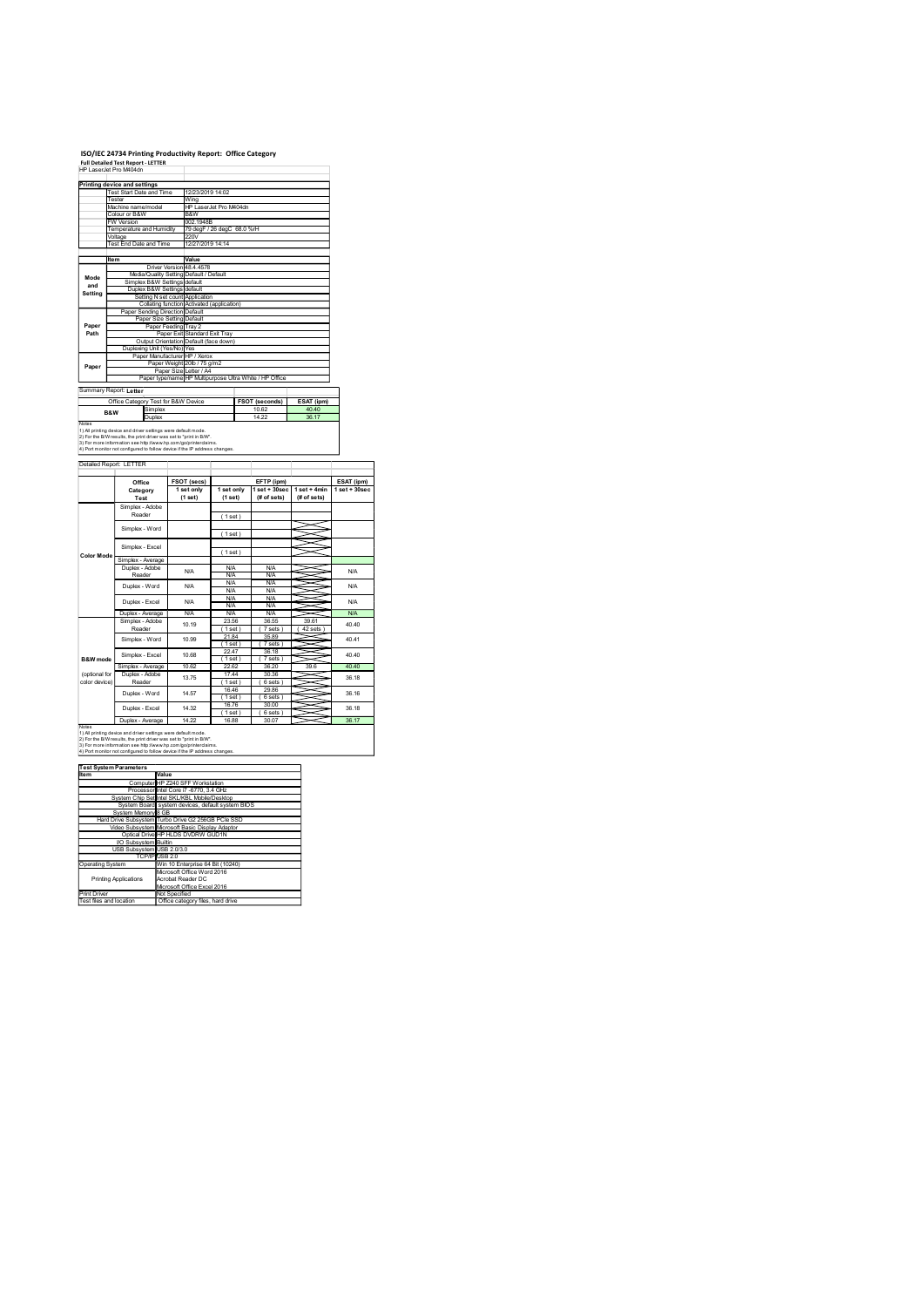# ISO/IEC 24734 Printing Productivity Report: Office Category

|                                | ISO/IEC 24734 Printing Productivity Report: Office Category<br>Full Detailed Test Report - A4<br>HP LaserJet Pro M404dn<br>Printing device and settings<br>Test Start Date and Time<br>Tester<br>Machine name/model<br>Colour or B&W                                                                      |                                                                                                                                                                                         |                                                                                   |                                                             |                                              |                                   |
|--------------------------------|-----------------------------------------------------------------------------------------------------------------------------------------------------------------------------------------------------------------------------------------------------------------------------------------------------------|-----------------------------------------------------------------------------------------------------------------------------------------------------------------------------------------|-----------------------------------------------------------------------------------|-------------------------------------------------------------|----------------------------------------------|-----------------------------------|
|                                |                                                                                                                                                                                                                                                                                                           |                                                                                                                                                                                         |                                                                                   |                                                             |                                              |                                   |
|                                |                                                                                                                                                                                                                                                                                                           |                                                                                                                                                                                         |                                                                                   |                                                             |                                              |                                   |
|                                |                                                                                                                                                                                                                                                                                                           |                                                                                                                                                                                         |                                                                                   |                                                             |                                              |                                   |
|                                |                                                                                                                                                                                                                                                                                                           |                                                                                                                                                                                         |                                                                                   |                                                             |                                              |                                   |
|                                |                                                                                                                                                                                                                                                                                                           |                                                                                                                                                                                         |                                                                                   |                                                             |                                              |                                   |
|                                |                                                                                                                                                                                                                                                                                                           |                                                                                                                                                                                         |                                                                                   |                                                             |                                              |                                   |
|                                |                                                                                                                                                                                                                                                                                                           |                                                                                                                                                                                         |                                                                                   |                                                             |                                              |                                   |
|                                |                                                                                                                                                                                                                                                                                                           |                                                                                                                                                                                         |                                                                                   |                                                             |                                              |                                   |
|                                |                                                                                                                                                                                                                                                                                                           |                                                                                                                                                                                         |                                                                                   |                                                             |                                              |                                   |
|                                | <b>W</b> Version<br>Temperature and Humidity                                                                                                                                                                                                                                                              | Wing<br>B&W<br>002.1948B                                                                                                                                                                | 12/23/2019 14:02<br>HP LaserJet Pro M404dn<br>79 degF / 26 degC 68.0 %rH          |                                                             |                                              |                                   |
|                                | Voltage<br>Test End Date and Time<br>ltem                                                                                                                                                                                                                                                                 | 220V<br>Value<br>Driver Version 48.4.4578                                                                                                                                               | 12/27/2019 14:14                                                                  |                                                             |                                              |                                   |
| Mode<br>and<br>Setting         |                                                                                                                                                                                                                                                                                                           | Media/Quality Setting Default / Default<br>Simplex B&W Settings default<br>Duplex B&W Settings default<br>Setting N set count Application<br>Collating function Activated (application) |                                                                                   |                                                             |                                              |                                   |
| Paper<br>Path                  |                                                                                                                                                                                                                                                                                                           | Paper Sending Direction Default<br>Paper Size Setting Default<br>Paper Feeding Tray 2<br>Paper Exit Standard Exit Tray<br>Output Orientation Default (face down)                        |                                                                                   |                                                             |                                              |                                   |
| Paper                          |                                                                                                                                                                                                                                                                                                           | Duplexing Unit (Yes/No) Yes<br>Paper Manufacturer HP / Xerox<br>Paper Weight 20lb / 75 g/m2                                                                                             | Paper Size Letter / A4<br>Paper type/name HP Multipurpose Ultra White / HP Office |                                                             |                                              |                                   |
|                                | Summary Report: A4<br>Office Category Test for B&W Device<br>Simplex<br>B&W<br>Duplex                                                                                                                                                                                                                     |                                                                                                                                                                                         |                                                                                   | FSOT (seconds)<br>10.97<br>14.62                            | ESAT (ipm)<br>38.37<br>34.63                 |                                   |
| Notes                          | 1) All printing device and driver settings were default mode.<br>2) For the B/W results, the print driver was set to "print in B/W".<br>3) For more information see http://www.hp.com/go/printerclaims.<br>4) Port monitor not configured to follow device if the IP address changes.                     |                                                                                                                                                                                         |                                                                                   |                                                             |                                              |                                   |
|                                | Detailed Report: A4<br>Office<br>Category                                                                                                                                                                                                                                                                 | <b>FSOT (secs)</b><br>1 set only                                                                                                                                                        | 1 set only                                                                        | EFTP (ipm)                                                  | 1 set + 30sec   1 set + 4min   1 set + 30sec | ESAT (ipm)                        |
|                                | Test<br>Simplex - Adobe<br>Reader                                                                                                                                                                                                                                                                         | (1 set)                                                                                                                                                                                 | (1 set)<br>(1 set)                                                                | (# of sets)                                                 | $#$ of sets)                                 |                                   |
| Colour<br>Mode                 | Simplex - Word<br>Simplex - Excel<br>Simplex - Average                                                                                                                                                                                                                                                    |                                                                                                                                                                                         | (1 set)<br>(1 set)                                                                |                                                             |                                              |                                   |
|                                | Duplex - Adobe<br>Reader<br>Duplex - Word                                                                                                                                                                                                                                                                 | <b>N/A</b><br><b>N/A</b>                                                                                                                                                                | <b>N/A</b><br><b>N/A</b><br><b>N/A</b><br><b>N/A</b><br><b>N/A</b>                | <b>N/A</b><br><b>N/A</b><br><b>N/A</b><br><b>N/A</b><br>N/A |                                              |                                   |
|                                | Duplex - Excel<br>Duplex - Average<br>Simplex - Adobe<br>Reader                                                                                                                                                                                                                                           | <b>N/A</b><br><b>N/A</b><br>10.45                                                                                                                                                       | N/A<br><b>N/A</b><br>22.97<br>(1 set)                                             | N/A<br><b>N/A</b><br>34.40<br>(6 sets)                      | X<br>37.69<br>(40 sets)<br>≂                 | <b>N/A</b><br><b>N/A</b><br>38.40 |
| <b>B&amp;W</b> mode            | Simplex - Word<br>Simplex - Excel<br>Simplex - Average                                                                                                                                                                                                                                                    | 11.51<br>10.95<br>11.0                                                                                                                                                                  | 20.85<br>(1 set)<br>21.93<br>(1 set)<br>21.91                                     | 33.57<br>(6 sets)<br>34.03<br>(6 sets)<br>34.00             | ∍<br>X<br>∍<br>~<br>~<br>37.7                | 38.36<br>38.36<br>38.37           |
| (optional for<br>color device) | Duplex - Adobe<br>Reader<br>Duplex - Word<br>Duplex - Excel                                                                                                                                                                                                                                               | 14.17<br>15.02<br>14.65                                                                                                                                                                 | 16.92<br>(1 set)<br>15.96<br>(1 set)<br>16.36                                     | 29.10<br>(6 sets)<br>28.60<br>(6 sets)<br>28.82             | ~<br>><<br>∍                                 | 34.58<br>34.72<br>34.60           |
| Notes                          | Duplex - Average<br>1) All printing device and driver settings were default mode.<br>2) For the B/W results, the print driver was set to "print in B/W".<br>3) For more information see http://www.hp.com/go/printerclaims.<br>4) Port monitor not configured to follow device if the IP address changes. | 14.6                                                                                                                                                                                    | (1 set)<br>16.41                                                                  | (6 sets)<br>28.84                                           |                                              | 34.63                             |
| Item                           | <b>Test System Parameters</b>                                                                                                                                                                                                                                                                             | Value                                                                                                                                                                                   |                                                                                   |                                                             |                                              |                                   |
|                                | System Memory 8 GB                                                                                                                                                                                                                                                                                        | Computer HP Z240 SFF Workstation<br>Processor Intel Core i7 -6770, 3.4 GHz<br>System Chip Set Intel SKL/KBL Mobile/Desktop                                                              | System Board system devices, default system BIOS                                  |                                                             |                                              |                                   |
|                                | Hard Drive Subsystem Turbo Drive G2 256GB PCIe SSD                                                                                                                                                                                                                                                        | Video Subsystem Microsoft Basic Display Adaptor<br>Optical Drive HP HLDS DVDRW GUD1N<br>VO Subsystem Builtin<br>USB Subsystem USB 2.0/3.0                                               |                                                                                   |                                                             |                                              |                                   |
|                                |                                                                                                                                                                                                                                                                                                           | TCP/IP USB 2.0<br>Win 10 Enterprise 64 Bit (10240)<br>Microsoft Office Word 2016<br>Acrobat Reader DC                                                                                   |                                                                                   |                                                             |                                              |                                   |
|                                | Operating System<br><b>Printing Applications</b>                                                                                                                                                                                                                                                          |                                                                                                                                                                                         |                                                                                   |                                                             |                                              |                                   |
|                                | Print Driver<br>Test files and location                                                                                                                                                                                                                                                                   | Microsoft Office Excel 2016<br>Not Specified<br>Office category files, hard drive                                                                                                       |                                                                                   |                                                             |                                              |                                   |
|                                |                                                                                                                                                                                                                                                                                                           |                                                                                                                                                                                         |                                                                                   |                                                             |                                              |                                   |

| Item                        | Value                                              |
|-----------------------------|----------------------------------------------------|
|                             | Computer HP Z240 SFF Workstation                   |
|                             | Processor Intel Core i7 -6770, 3.4 GHz             |
|                             | System Chip Set Intel SKL/KBL Mobile/Desktop       |
|                             | System Board system devices, default system BIOS   |
| System Memory 8 GB          |                                                    |
|                             | Hard Drive Subsystem Turbo Drive G2 256GB PCle SSD |
|                             | Video Subsystem Microsoft Basic Display Adaptor    |
|                             | Optical Drive HP HLDS DVDRW GUD1N                  |
| <b>VO Subsystem Builtin</b> |                                                    |
| USB Subsystem USB 2.0/3.0   |                                                    |
|                             | TCP/IP USB 2.0                                     |
| <b>Operating System</b>     | Win 10 Enterprise 64 Bit (10240)                   |
|                             | Microsoft Office Word 2016                         |
| Printing Applications       | Acrobat Reader DC                                  |
|                             | Microsoft Office Excel 2016                        |
| Print Driver                | Not Specified                                      |
| Test files and location     | Office category files, hard drive                  |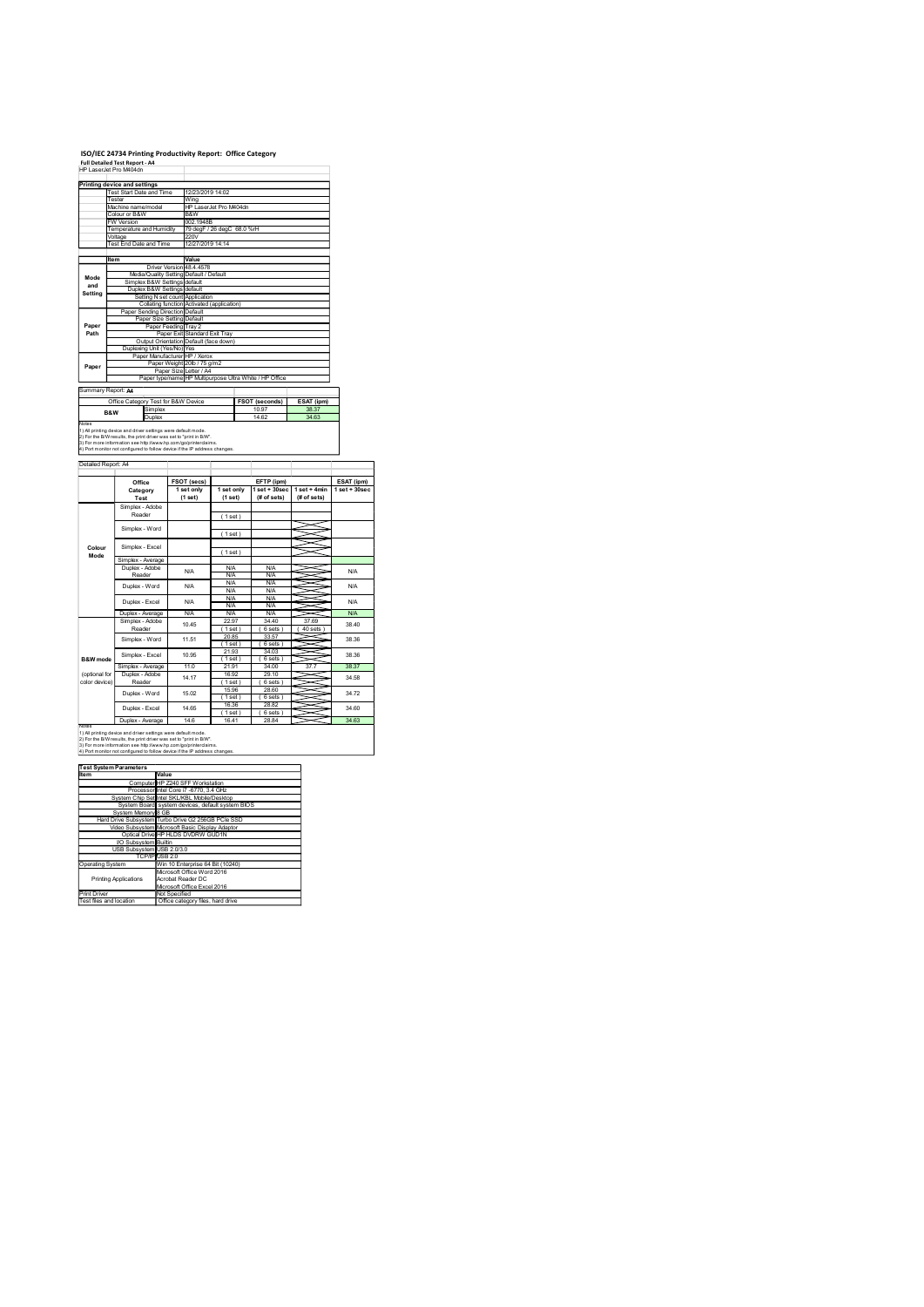## ISO/IEC 24734 Printing Productivity Report: Office Category Feature Performance Full Report - Office Feature Performance Test

|             | ISO/IEC 24734 Printing Productivity Report: Office Category         |                                                                                             |                    |                               |                                      |
|-------------|---------------------------------------------------------------------|---------------------------------------------------------------------------------------------|--------------------|-------------------------------|--------------------------------------|
|             |                                                                     |                                                                                             |                    |                               |                                      |
|             |                                                                     | Feature Performance Full Report - Office Feature Performance Test<br>HP LaserJet Pro M404dn |                    |                               |                                      |
|             |                                                                     |                                                                                             |                    |                               |                                      |
|             | Printing device and settings<br><b>Test Start Date and Time</b>     | 12/23/2019 14:02                                                                            |                    |                               |                                      |
|             | Tester<br>Machine name/model                                        | Wing<br>HP LaserJet Pro M404dn                                                              |                    |                               |                                      |
|             | Colour or B&W<br><b>FW Version</b>                                  | B&W<br>002.1948B                                                                            |                    |                               |                                      |
|             | Temperature and Humidity                                            | 79 degF / 26 degC 68.0 %rH                                                                  |                    |                               |                                      |
|             | Voltage<br>Test End Date and Time                                   | 220V<br>12/27/2019 14:14                                                                    |                    |                               |                                      |
|             | Item                                                                | Value                                                                                       |                    |                               |                                      |
|             | Driver Version 48.4.4578<br>Media/Quality Setting Default / Default |                                                                                             |                    |                               |                                      |
| Mode<br>and | Simplex B&W Settings default                                        |                                                                                             |                    |                               |                                      |
| Setting     | Duplex B&W Settings default<br>Setting N set count Application      |                                                                                             |                    |                               |                                      |
|             | Paper Sending Direction Default                                     | Collating function Activated (application)                                                  |                    |                               |                                      |
| Paper       | Paper Size Setting Default                                          |                                                                                             |                    |                               |                                      |
| Path        | Paper Feeding Tray 2                                                | Paper Exit Standard Exit Tray                                                               |                    |                               |                                      |
|             | Duplexing Unit (Yes/No) Yes                                         | Output Orientation Default (face down)                                                      |                    |                               |                                      |
|             | Paper Manufacturer HP / Xerox                                       | Paper Weight 20lb / 75 g/m2                                                                 |                    |                               |                                      |
| Paper       |                                                                     | Paper Size Letter / A4<br>Paper type/name HP Multipurpose Ultra White / HP Office           |                    |                               |                                      |
|             |                                                                     |                                                                                             |                    |                               |                                      |
|             |                                                                     | ISO Print Productivity Report: Feature Performance Test Summary                             |                    |                               |                                      |
|             |                                                                     | <b>Printing Modes</b>                                                                       |                    |                               | Feature Performance Ratio            |
|             |                                                                     | (Feature Adobe Reader - Office test file)                                                   |                    | FSOT (base)<br>FSOT (feature) | <b>ESAT</b> (feature)<br>ESAT (base) |
|             | A5, Landscape Feed, Simplex, Colour                                 |                                                                                             | Simplex            |                               |                                      |
|             | A5, Portrait Feed, Simplex, Colour<br>Legal, Simplex, Colour        |                                                                                             | Simplex<br>Simplex |                               |                                      |

| ISO Print Productivity Report: Feature Performance Test Summary |  |
|-----------------------------------------------------------------|--|

|             | ISO/IEC 24734 Printing Productivity Report: Office Category<br>Feature Performance Full Report - Office Feature Performance Test                                                                                                                                                 |                                                         |         |                |                           |
|-------------|----------------------------------------------------------------------------------------------------------------------------------------------------------------------------------------------------------------------------------------------------------------------------------|---------------------------------------------------------|---------|----------------|---------------------------|
|             | HP LaserJet Pro M404dn                                                                                                                                                                                                                                                           |                                                         |         |                |                           |
|             | Printing device and settings                                                                                                                                                                                                                                                     |                                                         |         |                |                           |
|             | Test Start Date and Time                                                                                                                                                                                                                                                         | 12/23/2019 14:02                                        |         |                |                           |
|             | Tester<br>Machine name/model                                                                                                                                                                                                                                                     | Wing<br>HP LaserJet Pro M404dn                          |         |                |                           |
|             | Colour or B&W                                                                                                                                                                                                                                                                    | B&W                                                     |         |                |                           |
|             | FW Version                                                                                                                                                                                                                                                                       | 002.1948B                                               |         |                |                           |
|             | Temperature and Humidity<br>Voltage                                                                                                                                                                                                                                              | 79 degF / 26 degC 68.0 %rH<br>220V                      |         |                |                           |
|             | Test End Date and Time                                                                                                                                                                                                                                                           | 12/27/2019 14:14                                        |         |                |                           |
|             |                                                                                                                                                                                                                                                                                  |                                                         |         |                |                           |
|             | Item<br>Driver Version 48.4.4578                                                                                                                                                                                                                                                 | Value                                                   |         |                |                           |
|             | Media/Quality Setting Default / Default                                                                                                                                                                                                                                          |                                                         |         |                |                           |
| Mode<br>and | Simplex B&W Settings default                                                                                                                                                                                                                                                     |                                                         |         |                |                           |
| Setting     | Duplex B&W Settings default                                                                                                                                                                                                                                                      |                                                         |         |                |                           |
|             | Setting N set count Application                                                                                                                                                                                                                                                  | Collating function Activated (application)              |         |                |                           |
|             | Paper Sending Direction Default                                                                                                                                                                                                                                                  |                                                         |         |                |                           |
| Paper       | Paper Size Setting Default<br>Paper Feeding Tray 2                                                                                                                                                                                                                               |                                                         |         |                |                           |
| Path        |                                                                                                                                                                                                                                                                                  | Paper Exit Standard Exit Tray                           |         |                |                           |
|             | Output Orientation Default (face down)                                                                                                                                                                                                                                           |                                                         |         |                |                           |
|             | Duplexing Unit (Yes/No) Yes<br>Paper Manufacturer HP / Xerox                                                                                                                                                                                                                     |                                                         |         |                |                           |
|             | Paper Weight 20lb / 75 g/m2                                                                                                                                                                                                                                                      |                                                         |         |                |                           |
| Paper       | Paper Size Letter / A4                                                                                                                                                                                                                                                           |                                                         |         |                |                           |
|             |                                                                                                                                                                                                                                                                                  | Paper type/name HP Multipurpose Ultra White / HP Office |         |                |                           |
|             |                                                                                                                                                                                                                                                                                  |                                                         |         |                |                           |
|             | ISO Print Productivity Report: Feature Performance Test Summary                                                                                                                                                                                                                  |                                                         |         |                |                           |
|             |                                                                                                                                                                                                                                                                                  |                                                         |         |                | Feature Performance Ratio |
|             | <b>Printing Modes</b>                                                                                                                                                                                                                                                            |                                                         |         | FSOT (base)    | ESAT (feature)            |
|             | (Feature Adobe Reader - Office test file)                                                                                                                                                                                                                                        |                                                         |         | FSOT (feature) | ESAT (base)               |
|             | A5, Landscape Feed, Simplex, Colour                                                                                                                                                                                                                                              |                                                         | Simplex |                |                           |
|             | A5, Portrait Feed, Simplex, Colour                                                                                                                                                                                                                                               |                                                         | Simplex |                |                           |
|             | Legal, Simplex, Colour                                                                                                                                                                                                                                                           |                                                         | Simplex |                |                           |
|             | Legal, Duplex, Colour                                                                                                                                                                                                                                                            |                                                         | Duplex  |                |                           |
|             | A4, 1200 dpi, Simplex, Colour                                                                                                                                                                                                                                                    |                                                         | Simplex |                |                           |
|             | Letter, 1200 dpi, Simplex, Colour                                                                                                                                                                                                                                                |                                                         | Simplex |                |                           |
|             | A4, HP High Speed, Simplex, Colour                                                                                                                                                                                                                                               |                                                         | Simplex |                |                           |
|             | Letter, HP High Speed, Simplex, Colour                                                                                                                                                                                                                                           |                                                         | Simplex |                |                           |
|             | A4, General Office, Simplex, Colour                                                                                                                                                                                                                                              |                                                         | Simplex |                |                           |
|             | Letter, General Office, Simplex, Colour                                                                                                                                                                                                                                          |                                                         | Simplex |                |                           |
|             | A5, Landscape Feed, Simplex, B/W                                                                                                                                                                                                                                                 |                                                         | Simplex | 143%           | 166%                      |
|             | A5, Portrait Feed, Simplex, B/W                                                                                                                                                                                                                                                  |                                                         | Simplex | 59%            | 49%                       |
|             | Legal, Simplex, B/W                                                                                                                                                                                                                                                              |                                                         | Simplex |                |                           |
|             | Legal, Duplex, B/W                                                                                                                                                                                                                                                               |                                                         | Duplex  |                |                           |
|             | A4, 1200 dpi, Simplex, B/W                                                                                                                                                                                                                                                       |                                                         | Simplex |                |                           |
|             |                                                                                                                                                                                                                                                                                  |                                                         |         |                |                           |
|             | Letter, 1200 dpi, Simplex, B/W                                                                                                                                                                                                                                                   |                                                         | Simplex |                |                           |
|             | A4, HP High Speed, Simplex, B/W                                                                                                                                                                                                                                                  |                                                         | Simplex | 100%           | 105%                      |
|             | Letter, HP High Speed, Simplex, B/W                                                                                                                                                                                                                                              |                                                         | Simplex | 100%           | 105%                      |
|             | A4, General Office, Simplex, B/W                                                                                                                                                                                                                                                 |                                                         | Simplex |                |                           |
|             | Letter, General Office, Simplex, B/W                                                                                                                                                                                                                                             |                                                         | Simplex |                |                           |
|             |                                                                                                                                                                                                                                                                                  |                                                         |         |                |                           |
|             | ) All printing device and driver settings were default mode.<br>2) Test conducted with 8-paper Office Feature Performance file.<br>3) For more information see http://www.hp.com/go/printerclaims.<br>4) Port monitor not configured to follow device if the IP address changes. |                                                         |         |                |                           |

| Legal, Simplex, Colour<br>Legal, Duplex, Colour<br>A4, 1200 dpi, Simplex, Colour<br>Letter, 1200 dpi, Simplex, Colour<br>A4, HP High Speed, Simplex, Colour<br>Letter, HP High Speed, Simplex, Colour<br>A4, General Office, Simplex, Colour<br>Letter, General Office, Simplex, Colour<br>A5, Landscape Feed, Simplex, B/W<br>A5, Portrait Feed, Simplex, B/W<br>Legal, Simplex, B/W<br>Legal, Duplex, B/W<br>A4, 1200 dpi, Simplex, B/W<br>Letter, 1200 dpi, Simplex, B/W<br>A4, HP High Speed, Simplex, B/W<br>Letter, HP High Speed, Simplex, B/W<br>A4, General Office, Simplex, B/W<br>Letter, General Office, Simplex, B/W<br>------<br>1) All printing device and driver settings were default mode.<br>2) Test conducted with 8-paper Office Feature Performance file.<br>3) For more information see http://www.hp.com/go/printerclaims.<br>4) Port monitor not configured to follow device if the IP address changes.<br>Feature Performance Full Report - Feature Printing Mode: 'Office' Feature Performance Test<br><b>Printing Modes</b><br>Feature Adobe Reader - Office<br>test file (8-page)<br>A5, Landscape Feed, Simplex, Colour<br>A5, Portrait Feed, Simplex, Colour<br>Legal, Simplex, Colour<br>Legal, Duplex, Colour<br>A4, 1200 dpi, Simplex, Colour<br>Letter, 1200 dpi, Simplex, Colour<br>A4, HP High Speed, Simplex, Colour<br>Letter, HP High Speed, Simplex, Colour<br>A4, General Office, Simplex, Colour<br>Letter, General Office, Simplex, Colour | Simplex<br>Simplex<br>Duplex<br>Simplex<br>Simplex<br>Simplex<br>Simplex<br>Simplex<br>Simplex<br>Simplex<br>Simplex<br>Simplex<br>Duplex<br>Simplex<br>Simplex<br>Simplex<br>Simplex<br>Simplex<br>Simplex<br><b>Base Printing Mode</b><br><b>FSOT</b><br><b>ESAT</b><br>Base<br>Base | 143%<br>59%<br>100%<br>100%<br>1 set<br>FSOT (secs)                                                                               | 166%<br>49%<br>105%<br>105%<br><b>Feature Performance</b><br>$1 set + 30 sec$<br>ESAT (ipm) | FSOT (base)<br><b>FSOT</b><br>(feature) |                                      |
|----------------------------------------------------------------------------------------------------------------------------------------------------------------------------------------------------------------------------------------------------------------------------------------------------------------------------------------------------------------------------------------------------------------------------------------------------------------------------------------------------------------------------------------------------------------------------------------------------------------------------------------------------------------------------------------------------------------------------------------------------------------------------------------------------------------------------------------------------------------------------------------------------------------------------------------------------------------------------------------------------------------------------------------------------------------------------------------------------------------------------------------------------------------------------------------------------------------------------------------------------------------------------------------------------------------------------------------------------------------------------------------------------------------------------------------------------------------------------------------|----------------------------------------------------------------------------------------------------------------------------------------------------------------------------------------------------------------------------------------------------------------------------------------|-----------------------------------------------------------------------------------------------------------------------------------|---------------------------------------------------------------------------------------------|-----------------------------------------|--------------------------------------|
|                                                                                                                                                                                                                                                                                                                                                                                                                                                                                                                                                                                                                                                                                                                                                                                                                                                                                                                                                                                                                                                                                                                                                                                                                                                                                                                                                                                                                                                                                        |                                                                                                                                                                                                                                                                                        |                                                                                                                                   |                                                                                             |                                         |                                      |
|                                                                                                                                                                                                                                                                                                                                                                                                                                                                                                                                                                                                                                                                                                                                                                                                                                                                                                                                                                                                                                                                                                                                                                                                                                                                                                                                                                                                                                                                                        |                                                                                                                                                                                                                                                                                        |                                                                                                                                   |                                                                                             |                                         |                                      |
|                                                                                                                                                                                                                                                                                                                                                                                                                                                                                                                                                                                                                                                                                                                                                                                                                                                                                                                                                                                                                                                                                                                                                                                                                                                                                                                                                                                                                                                                                        |                                                                                                                                                                                                                                                                                        |                                                                                                                                   |                                                                                             |                                         |                                      |
|                                                                                                                                                                                                                                                                                                                                                                                                                                                                                                                                                                                                                                                                                                                                                                                                                                                                                                                                                                                                                                                                                                                                                                                                                                                                                                                                                                                                                                                                                        |                                                                                                                                                                                                                                                                                        |                                                                                                                                   |                                                                                             |                                         |                                      |
|                                                                                                                                                                                                                                                                                                                                                                                                                                                                                                                                                                                                                                                                                                                                                                                                                                                                                                                                                                                                                                                                                                                                                                                                                                                                                                                                                                                                                                                                                        |                                                                                                                                                                                                                                                                                        |                                                                                                                                   |                                                                                             |                                         |                                      |
|                                                                                                                                                                                                                                                                                                                                                                                                                                                                                                                                                                                                                                                                                                                                                                                                                                                                                                                                                                                                                                                                                                                                                                                                                                                                                                                                                                                                                                                                                        |                                                                                                                                                                                                                                                                                        |                                                                                                                                   |                                                                                             |                                         |                                      |
|                                                                                                                                                                                                                                                                                                                                                                                                                                                                                                                                                                                                                                                                                                                                                                                                                                                                                                                                                                                                                                                                                                                                                                                                                                                                                                                                                                                                                                                                                        |                                                                                                                                                                                                                                                                                        |                                                                                                                                   |                                                                                             |                                         |                                      |
|                                                                                                                                                                                                                                                                                                                                                                                                                                                                                                                                                                                                                                                                                                                                                                                                                                                                                                                                                                                                                                                                                                                                                                                                                                                                                                                                                                                                                                                                                        |                                                                                                                                                                                                                                                                                        |                                                                                                                                   |                                                                                             |                                         |                                      |
|                                                                                                                                                                                                                                                                                                                                                                                                                                                                                                                                                                                                                                                                                                                                                                                                                                                                                                                                                                                                                                                                                                                                                                                                                                                                                                                                                                                                                                                                                        |                                                                                                                                                                                                                                                                                        |                                                                                                                                   |                                                                                             |                                         |                                      |
|                                                                                                                                                                                                                                                                                                                                                                                                                                                                                                                                                                                                                                                                                                                                                                                                                                                                                                                                                                                                                                                                                                                                                                                                                                                                                                                                                                                                                                                                                        |                                                                                                                                                                                                                                                                                        |                                                                                                                                   |                                                                                             |                                         |                                      |
|                                                                                                                                                                                                                                                                                                                                                                                                                                                                                                                                                                                                                                                                                                                                                                                                                                                                                                                                                                                                                                                                                                                                                                                                                                                                                                                                                                                                                                                                                        |                                                                                                                                                                                                                                                                                        |                                                                                                                                   |                                                                                             |                                         |                                      |
|                                                                                                                                                                                                                                                                                                                                                                                                                                                                                                                                                                                                                                                                                                                                                                                                                                                                                                                                                                                                                                                                                                                                                                                                                                                                                                                                                                                                                                                                                        |                                                                                                                                                                                                                                                                                        |                                                                                                                                   |                                                                                             |                                         |                                      |
|                                                                                                                                                                                                                                                                                                                                                                                                                                                                                                                                                                                                                                                                                                                                                                                                                                                                                                                                                                                                                                                                                                                                                                                                                                                                                                                                                                                                                                                                                        |                                                                                                                                                                                                                                                                                        |                                                                                                                                   |                                                                                             |                                         |                                      |
|                                                                                                                                                                                                                                                                                                                                                                                                                                                                                                                                                                                                                                                                                                                                                                                                                                                                                                                                                                                                                                                                                                                                                                                                                                                                                                                                                                                                                                                                                        |                                                                                                                                                                                                                                                                                        |                                                                                                                                   |                                                                                             |                                         |                                      |
|                                                                                                                                                                                                                                                                                                                                                                                                                                                                                                                                                                                                                                                                                                                                                                                                                                                                                                                                                                                                                                                                                                                                                                                                                                                                                                                                                                                                                                                                                        |                                                                                                                                                                                                                                                                                        |                                                                                                                                   |                                                                                             |                                         |                                      |
|                                                                                                                                                                                                                                                                                                                                                                                                                                                                                                                                                                                                                                                                                                                                                                                                                                                                                                                                                                                                                                                                                                                                                                                                                                                                                                                                                                                                                                                                                        |                                                                                                                                                                                                                                                                                        |                                                                                                                                   |                                                                                             |                                         |                                      |
|                                                                                                                                                                                                                                                                                                                                                                                                                                                                                                                                                                                                                                                                                                                                                                                                                                                                                                                                                                                                                                                                                                                                                                                                                                                                                                                                                                                                                                                                                        |                                                                                                                                                                                                                                                                                        |                                                                                                                                   |                                                                                             |                                         |                                      |
|                                                                                                                                                                                                                                                                                                                                                                                                                                                                                                                                                                                                                                                                                                                                                                                                                                                                                                                                                                                                                                                                                                                                                                                                                                                                                                                                                                                                                                                                                        |                                                                                                                                                                                                                                                                                        |                                                                                                                                   |                                                                                             |                                         |                                      |
|                                                                                                                                                                                                                                                                                                                                                                                                                                                                                                                                                                                                                                                                                                                                                                                                                                                                                                                                                                                                                                                                                                                                                                                                                                                                                                                                                                                                                                                                                        |                                                                                                                                                                                                                                                                                        |                                                                                                                                   |                                                                                             |                                         |                                      |
|                                                                                                                                                                                                                                                                                                                                                                                                                                                                                                                                                                                                                                                                                                                                                                                                                                                                                                                                                                                                                                                                                                                                                                                                                                                                                                                                                                                                                                                                                        |                                                                                                                                                                                                                                                                                        |                                                                                                                                   |                                                                                             |                                         |                                      |
|                                                                                                                                                                                                                                                                                                                                                                                                                                                                                                                                                                                                                                                                                                                                                                                                                                                                                                                                                                                                                                                                                                                                                                                                                                                                                                                                                                                                                                                                                        |                                                                                                                                                                                                                                                                                        |                                                                                                                                   |                                                                                             |                                         | <b>ESAT</b> (feature)<br>ESAT (base) |
|                                                                                                                                                                                                                                                                                                                                                                                                                                                                                                                                                                                                                                                                                                                                                                                                                                                                                                                                                                                                                                                                                                                                                                                                                                                                                                                                                                                                                                                                                        |                                                                                                                                                                                                                                                                                        |                                                                                                                                   |                                                                                             |                                         |                                      |
|                                                                                                                                                                                                                                                                                                                                                                                                                                                                                                                                                                                                                                                                                                                                                                                                                                                                                                                                                                                                                                                                                                                                                                                                                                                                                                                                                                                                                                                                                        |                                                                                                                                                                                                                                                                                        |                                                                                                                                   |                                                                                             |                                         |                                      |
|                                                                                                                                                                                                                                                                                                                                                                                                                                                                                                                                                                                                                                                                                                                                                                                                                                                                                                                                                                                                                                                                                                                                                                                                                                                                                                                                                                                                                                                                                        |                                                                                                                                                                                                                                                                                        |                                                                                                                                   |                                                                                             |                                         |                                      |
|                                                                                                                                                                                                                                                                                                                                                                                                                                                                                                                                                                                                                                                                                                                                                                                                                                                                                                                                                                                                                                                                                                                                                                                                                                                                                                                                                                                                                                                                                        |                                                                                                                                                                                                                                                                                        |                                                                                                                                   |                                                                                             |                                         |                                      |
|                                                                                                                                                                                                                                                                                                                                                                                                                                                                                                                                                                                                                                                                                                                                                                                                                                                                                                                                                                                                                                                                                                                                                                                                                                                                                                                                                                                                                                                                                        |                                                                                                                                                                                                                                                                                        |                                                                                                                                   |                                                                                             |                                         |                                      |
|                                                                                                                                                                                                                                                                                                                                                                                                                                                                                                                                                                                                                                                                                                                                                                                                                                                                                                                                                                                                                                                                                                                                                                                                                                                                                                                                                                                                                                                                                        |                                                                                                                                                                                                                                                                                        |                                                                                                                                   |                                                                                             |                                         |                                      |
|                                                                                                                                                                                                                                                                                                                                                                                                                                                                                                                                                                                                                                                                                                                                                                                                                                                                                                                                                                                                                                                                                                                                                                                                                                                                                                                                                                                                                                                                                        |                                                                                                                                                                                                                                                                                        |                                                                                                                                   |                                                                                             |                                         |                                      |
|                                                                                                                                                                                                                                                                                                                                                                                                                                                                                                                                                                                                                                                                                                                                                                                                                                                                                                                                                                                                                                                                                                                                                                                                                                                                                                                                                                                                                                                                                        |                                                                                                                                                                                                                                                                                        |                                                                                                                                   |                                                                                             |                                         |                                      |
|                                                                                                                                                                                                                                                                                                                                                                                                                                                                                                                                                                                                                                                                                                                                                                                                                                                                                                                                                                                                                                                                                                                                                                                                                                                                                                                                                                                                                                                                                        |                                                                                                                                                                                                                                                                                        |                                                                                                                                   |                                                                                             |                                         |                                      |
|                                                                                                                                                                                                                                                                                                                                                                                                                                                                                                                                                                                                                                                                                                                                                                                                                                                                                                                                                                                                                                                                                                                                                                                                                                                                                                                                                                                                                                                                                        |                                                                                                                                                                                                                                                                                        |                                                                                                                                   |                                                                                             |                                         |                                      |
|                                                                                                                                                                                                                                                                                                                                                                                                                                                                                                                                                                                                                                                                                                                                                                                                                                                                                                                                                                                                                                                                                                                                                                                                                                                                                                                                                                                                                                                                                        |                                                                                                                                                                                                                                                                                        |                                                                                                                                   |                                                                                             |                                         |                                      |
| A5, Landscape Feed, Simplex, B/W                                                                                                                                                                                                                                                                                                                                                                                                                                                                                                                                                                                                                                                                                                                                                                                                                                                                                                                                                                                                                                                                                                                                                                                                                                                                                                                                                                                                                                                       | 16.93<br>38.35                                                                                                                                                                                                                                                                         | 11.89                                                                                                                             | 63.9                                                                                        | 143%                                    | 166%                                 |
| A5, Portrait Feed, Simplex, B/W                                                                                                                                                                                                                                                                                                                                                                                                                                                                                                                                                                                                                                                                                                                                                                                                                                                                                                                                                                                                                                                                                                                                                                                                                                                                                                                                                                                                                                                        | 16.93<br>38.35                                                                                                                                                                                                                                                                         | 28.78                                                                                                                             | 18.9                                                                                        | 59%                                     | 49%                                  |
| Legal, Simplex, B/W                                                                                                                                                                                                                                                                                                                                                                                                                                                                                                                                                                                                                                                                                                                                                                                                                                                                                                                                                                                                                                                                                                                                                                                                                                                                                                                                                                                                                                                                    | 16.34<br>40.4                                                                                                                                                                                                                                                                          |                                                                                                                                   |                                                                                             |                                         |                                      |
| Legal, Duplex, B/W                                                                                                                                                                                                                                                                                                                                                                                                                                                                                                                                                                                                                                                                                                                                                                                                                                                                                                                                                                                                                                                                                                                                                                                                                                                                                                                                                                                                                                                                     | 16.34<br>40.4                                                                                                                                                                                                                                                                          |                                                                                                                                   |                                                                                             |                                         |                                      |
| A4, 1200 dpi, Simplex, B/W                                                                                                                                                                                                                                                                                                                                                                                                                                                                                                                                                                                                                                                                                                                                                                                                                                                                                                                                                                                                                                                                                                                                                                                                                                                                                                                                                                                                                                                             | 38.35<br>16.93                                                                                                                                                                                                                                                                         |                                                                                                                                   |                                                                                             |                                         |                                      |
| Letter, 1200 dpi, Simplex, B/W                                                                                                                                                                                                                                                                                                                                                                                                                                                                                                                                                                                                                                                                                                                                                                                                                                                                                                                                                                                                                                                                                                                                                                                                                                                                                                                                                                                                                                                         | 16.34<br>40.4                                                                                                                                                                                                                                                                          |                                                                                                                                   |                                                                                             |                                         |                                      |
| A4, HP High Speed, Simplex, B/W                                                                                                                                                                                                                                                                                                                                                                                                                                                                                                                                                                                                                                                                                                                                                                                                                                                                                                                                                                                                                                                                                                                                                                                                                                                                                                                                                                                                                                                        |                                                                                                                                                                                                                                                                                        | 17.07                                                                                                                             | 40.3                                                                                        | 100%                                    | 105%                                 |
| Letter, HP High Speed, Simplex, B/W                                                                                                                                                                                                                                                                                                                                                                                                                                                                                                                                                                                                                                                                                                                                                                                                                                                                                                                                                                                                                                                                                                                                                                                                                                                                                                                                                                                                                                                    |                                                                                                                                                                                                                                                                                        | 16.48                                                                                                                             | 42.5                                                                                        | 100%                                    | 105%                                 |
| A4, General Office, Simplex, B/W                                                                                                                                                                                                                                                                                                                                                                                                                                                                                                                                                                                                                                                                                                                                                                                                                                                                                                                                                                                                                                                                                                                                                                                                                                                                                                                                                                                                                                                       |                                                                                                                                                                                                                                                                                        |                                                                                                                                   |                                                                                             |                                         |                                      |
|                                                                                                                                                                                                                                                                                                                                                                                                                                                                                                                                                                                                                                                                                                                                                                                                                                                                                                                                                                                                                                                                                                                                                                                                                                                                                                                                                                                                                                                                                        |                                                                                                                                                                                                                                                                                        |                                                                                                                                   |                                                                                             |                                         |                                      |
| 1) All printing device and driver settings were default mode.<br>Test conducted with 8-paper Office Feature Performance file<br>3) For more information see http://www.hp.com/go/printerclaims.<br>Port monitor not configured to follow device if the IP address changes                                                                                                                                                                                                                                                                                                                                                                                                                                                                                                                                                                                                                                                                                                                                                                                                                                                                                                                                                                                                                                                                                                                                                                                                              |                                                                                                                                                                                                                                                                                        |                                                                                                                                   |                                                                                             |                                         |                                      |
|                                                                                                                                                                                                                                                                                                                                                                                                                                                                                                                                                                                                                                                                                                                                                                                                                                                                                                                                                                                                                                                                                                                                                                                                                                                                                                                                                                                                                                                                                        |                                                                                                                                                                                                                                                                                        |                                                                                                                                   |                                                                                             |                                         |                                      |
| <b>Test System Parameters</b>                                                                                                                                                                                                                                                                                                                                                                                                                                                                                                                                                                                                                                                                                                                                                                                                                                                                                                                                                                                                                                                                                                                                                                                                                                                                                                                                                                                                                                                          |                                                                                                                                                                                                                                                                                        |                                                                                                                                   |                                                                                             |                                         |                                      |
|                                                                                                                                                                                                                                                                                                                                                                                                                                                                                                                                                                                                                                                                                                                                                                                                                                                                                                                                                                                                                                                                                                                                                                                                                                                                                                                                                                                                                                                                                        |                                                                                                                                                                                                                                                                                        |                                                                                                                                   |                                                                                             |                                         |                                      |
| Processor Intel Core i7 -6770, 3.4 GHz                                                                                                                                                                                                                                                                                                                                                                                                                                                                                                                                                                                                                                                                                                                                                                                                                                                                                                                                                                                                                                                                                                                                                                                                                                                                                                                                                                                                                                                 |                                                                                                                                                                                                                                                                                        |                                                                                                                                   |                                                                                             |                                         |                                      |
| System Chip Set Intel SKL/KBL Mobile/Desktop                                                                                                                                                                                                                                                                                                                                                                                                                                                                                                                                                                                                                                                                                                                                                                                                                                                                                                                                                                                                                                                                                                                                                                                                                                                                                                                                                                                                                                           |                                                                                                                                                                                                                                                                                        |                                                                                                                                   |                                                                                             |                                         |                                      |
|                                                                                                                                                                                                                                                                                                                                                                                                                                                                                                                                                                                                                                                                                                                                                                                                                                                                                                                                                                                                                                                                                                                                                                                                                                                                                                                                                                                                                                                                                        |                                                                                                                                                                                                                                                                                        |                                                                                                                                   |                                                                                             |                                         |                                      |
| Hard Drive Subsystem Turbo Drive G2 256GB PCle SSD                                                                                                                                                                                                                                                                                                                                                                                                                                                                                                                                                                                                                                                                                                                                                                                                                                                                                                                                                                                                                                                                                                                                                                                                                                                                                                                                                                                                                                     |                                                                                                                                                                                                                                                                                        |                                                                                                                                   |                                                                                             |                                         |                                      |
| Video Subsystem Microsoft Basic Display Adaptor                                                                                                                                                                                                                                                                                                                                                                                                                                                                                                                                                                                                                                                                                                                                                                                                                                                                                                                                                                                                                                                                                                                                                                                                                                                                                                                                                                                                                                        |                                                                                                                                                                                                                                                                                        |                                                                                                                                   |                                                                                             |                                         |                                      |
| Optical Drive HP HLDS DVDRW GUD1N                                                                                                                                                                                                                                                                                                                                                                                                                                                                                                                                                                                                                                                                                                                                                                                                                                                                                                                                                                                                                                                                                                                                                                                                                                                                                                                                                                                                                                                      |                                                                                                                                                                                                                                                                                        |                                                                                                                                   |                                                                                             |                                         |                                      |
|                                                                                                                                                                                                                                                                                                                                                                                                                                                                                                                                                                                                                                                                                                                                                                                                                                                                                                                                                                                                                                                                                                                                                                                                                                                                                                                                                                                                                                                                                        |                                                                                                                                                                                                                                                                                        |                                                                                                                                   |                                                                                             |                                         |                                      |
| TCP/IP USB 2.0                                                                                                                                                                                                                                                                                                                                                                                                                                                                                                                                                                                                                                                                                                                                                                                                                                                                                                                                                                                                                                                                                                                                                                                                                                                                                                                                                                                                                                                                         |                                                                                                                                                                                                                                                                                        |                                                                                                                                   |                                                                                             |                                         |                                      |
|                                                                                                                                                                                                                                                                                                                                                                                                                                                                                                                                                                                                                                                                                                                                                                                                                                                                                                                                                                                                                                                                                                                                                                                                                                                                                                                                                                                                                                                                                        |                                                                                                                                                                                                                                                                                        |                                                                                                                                   |                                                                                             |                                         |                                      |
|                                                                                                                                                                                                                                                                                                                                                                                                                                                                                                                                                                                                                                                                                                                                                                                                                                                                                                                                                                                                                                                                                                                                                                                                                                                                                                                                                                                                                                                                                        |                                                                                                                                                                                                                                                                                        |                                                                                                                                   |                                                                                             |                                         |                                      |
| Acrobat Reader DC<br><b>Printing Applications</b>                                                                                                                                                                                                                                                                                                                                                                                                                                                                                                                                                                                                                                                                                                                                                                                                                                                                                                                                                                                                                                                                                                                                                                                                                                                                                                                                                                                                                                      |                                                                                                                                                                                                                                                                                        |                                                                                                                                   |                                                                                             |                                         |                                      |
|                                                                                                                                                                                                                                                                                                                                                                                                                                                                                                                                                                                                                                                                                                                                                                                                                                                                                                                                                                                                                                                                                                                                                                                                                                                                                                                                                                                                                                                                                        |                                                                                                                                                                                                                                                                                        |                                                                                                                                   |                                                                                             |                                         |                                      |
| Not Specified<br>Office category files, hard drive                                                                                                                                                                                                                                                                                                                                                                                                                                                                                                                                                                                                                                                                                                                                                                                                                                                                                                                                                                                                                                                                                                                                                                                                                                                                                                                                                                                                                                     |                                                                                                                                                                                                                                                                                        |                                                                                                                                   |                                                                                             |                                         |                                      |
| Letter, General Office, Simplex, B/W<br><b>Value</b><br>Computer HP Z240 SFF Workstation<br>System Memory 8 GB<br>VO Subsystem Builtin<br>USB Subsystem USB 2.0/3.0                                                                                                                                                                                                                                                                                                                                                                                                                                                                                                                                                                                                                                                                                                                                                                                                                                                                                                                                                                                                                                                                                                                                                                                                                                                                                                                    |                                                                                                                                                                                                                                                                                        | 16.93<br>16.34<br>16.93<br>16.34<br>Win 10 Enterprise 64 Bit (10240)<br>Vicrosoft Office Word 2016<br>Microsoft Office Excel 2016 | 38.35<br>40.4<br>38.35<br>40.4<br>System Board system devices, default system BIOS          |                                         |                                      |

| ia) For more information see nubwww.np.com/go/printercialms.               |
|----------------------------------------------------------------------------|
| 4) Port monitor not configured to follow device if the IP address changes. |

|          | <b>Test System Parameters</b> |                                                    |
|----------|-------------------------------|----------------------------------------------------|
|          | Item                          | Value                                              |
|          |                               | Computer HP Z240 SFF Workstation                   |
|          |                               | Processor Intel Core i7 -6770, 3.4 GHz             |
|          |                               | System Chip Set Intel SKL/KBL Mobile/Desktop       |
|          |                               | System Board system devices, default system BIOS   |
| Test     | System Memory 8 GB            |                                                    |
| System   |                               | Hard Drive Subsystem Turbo Drive G2 256GB PCIe SSD |
|          |                               | Video Subsystem Microsoft Basic Display Adaptor    |
|          |                               | Optical Drive HP HLDS DVDRW GUD1N                  |
|          | <b>VO Subsystem Builtin</b>   |                                                    |
|          | USB Subsystem USB 2.0/3.0     |                                                    |
| VO       |                               | TCP/IP USB 2.0                                     |
|          | Operating System              | Win 10 Enterprise 64 Bit (10240)                   |
|          |                               | Microsoft Office Word 2016                         |
| Software | <b>Printing Applications</b>  | Acrobat Reader DC                                  |
|          |                               | Microsoft Office Excel 2016                        |
|          | Print Driver                  | Not Specified                                      |
|          | Test files and location       | Office category files, hard drive                  |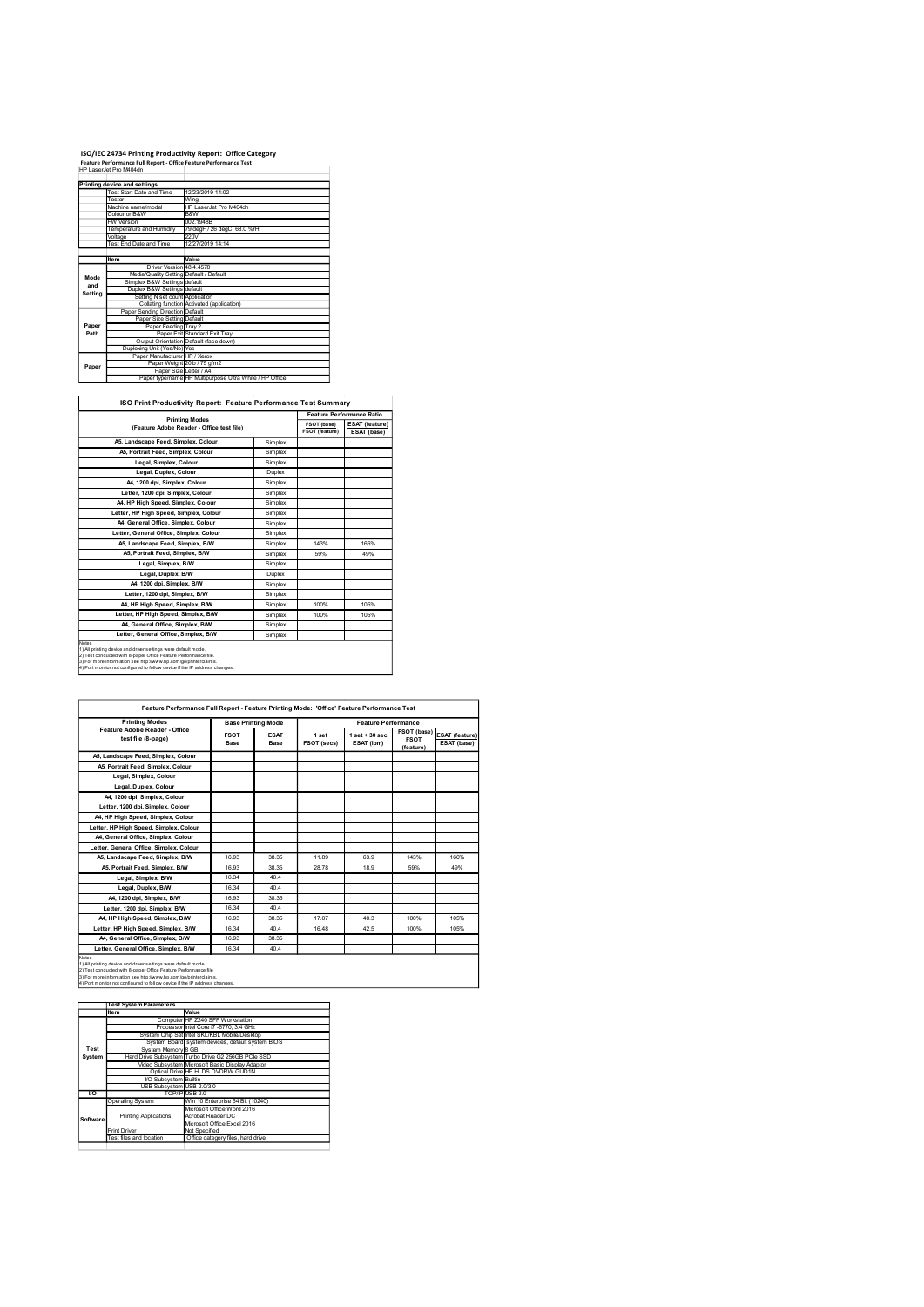### ISO/IEC 17629 First Print Out Time Report: Office Category

|                                 |                                                                                                                                      | ISO/IEC 17629 First Print Out Time Report: Office Category |
|---------------------------------|--------------------------------------------------------------------------------------------------------------------------------------|------------------------------------------------------------|
| HP LaserJet Pro M404dn          | <b>Full Detailed Test Report - LETTER</b>                                                                                            |                                                            |
|                                 |                                                                                                                                      |                                                            |
|                                 | <b>Printing device and settings</b>                                                                                                  | 12/23/2019 13:48                                           |
|                                 | Test Start Date and Time<br>Tester                                                                                                   | Wing                                                       |
|                                 | Machine name/model                                                                                                                   | HP LaserJet Pro M404dn                                     |
|                                 | Colour or B&W<br>W Version                                                                                                           | B&W<br>002.1948B                                           |
|                                 | Configuration (options)                                                                                                              | Default                                                    |
|                                 | Controller<br>Printing device page count                                                                                             | 12600<br>Not Specified                                     |
|                                 | Printing supplies page count                                                                                                         | Not Specified                                              |
|                                 | Temperature and Humidity<br>Voltage                                                                                                  | 79 degF / 26 degC 68.0 %rH<br>220V                         |
|                                 |                                                                                                                                      | 12/25/2019 10:52                                           |
|                                 |                                                                                                                                      |                                                            |
|                                 | Test End Date and Time                                                                                                               |                                                            |
|                                 | Item                                                                                                                                 | Value                                                      |
| Mode                            | PDL and driver version<br>Print Quality mode                                                                                         | 48.4.4578<br>default                                       |
| and<br>Setting                  | <b>B&amp;W</b> settings                                                                                                              | default                                                    |
|                                 | Paper feed orientation<br>Paper type setting                                                                                         | Short Edge<br>default                                      |
| Paper                           | Paper feeding                                                                                                                        | Standard cassette                                          |
|                                 | Paper exit                                                                                                                           | Standard exit tray<br>default (face up or face down)       |
|                                 | Paper Path Output orientation                                                                                                        |                                                            |
|                                 |                                                                                                                                      |                                                            |
|                                 |                                                                                                                                      | ISO First Page Out Time Summary Report: Office Category    |
|                                 |                                                                                                                                      | FPOT from Ready (seconds)                                  |
|                                 | Simplex                                                                                                                              | 5.86                                                       |
| B&W                             | Duplex                                                                                                                               |                                                            |
| Summary Report: Letter<br>Notes | 1) All printing device and driver settings were default mode.<br>2) For the B/W results, the print driver was set to "print in B/W". |                                                            |

| <b>Printing device and settings</b>                                    |                                                                                                                                                                                                                                                            |                                                                                                                                                                                                                                                                                                                                                                                                                                                                                                                                                                                                                                                                                                                                                                                                                                                                                                                                     |                                                                                                                                                                                                                                                                  |                                                                                                                                                              |                                                                                            |                                                     |                                                  |
|------------------------------------------------------------------------|------------------------------------------------------------------------------------------------------------------------------------------------------------------------------------------------------------------------------------------------------------|-------------------------------------------------------------------------------------------------------------------------------------------------------------------------------------------------------------------------------------------------------------------------------------------------------------------------------------------------------------------------------------------------------------------------------------------------------------------------------------------------------------------------------------------------------------------------------------------------------------------------------------------------------------------------------------------------------------------------------------------------------------------------------------------------------------------------------------------------------------------------------------------------------------------------------------|------------------------------------------------------------------------------------------------------------------------------------------------------------------------------------------------------------------------------------------------------------------|--------------------------------------------------------------------------------------------------------------------------------------------------------------|--------------------------------------------------------------------------------------------|-----------------------------------------------------|--------------------------------------------------|
| Test Start Date and Time                                               | 12/23/2019 13:48                                                                                                                                                                                                                                           |                                                                                                                                                                                                                                                                                                                                                                                                                                                                                                                                                                                                                                                                                                                                                                                                                                                                                                                                     |                                                                                                                                                                                                                                                                  |                                                                                                                                                              |                                                                                            |                                                     |                                                  |
| Tester<br>Machine name/model                                           | Wing                                                                                                                                                                                                                                                       | HP LaserJet Pro M404dn                                                                                                                                                                                                                                                                                                                                                                                                                                                                                                                                                                                                                                                                                                                                                                                                                                                                                                              |                                                                                                                                                                                                                                                                  |                                                                                                                                                              |                                                                                            |                                                     |                                                  |
| Colour or B&W<br>FW Version                                            | B&W<br>002.1948B                                                                                                                                                                                                                                           |                                                                                                                                                                                                                                                                                                                                                                                                                                                                                                                                                                                                                                                                                                                                                                                                                                                                                                                                     |                                                                                                                                                                                                                                                                  |                                                                                                                                                              |                                                                                            |                                                     |                                                  |
| Configuration (options)                                                | Default                                                                                                                                                                                                                                                    |                                                                                                                                                                                                                                                                                                                                                                                                                                                                                                                                                                                                                                                                                                                                                                                                                                                                                                                                     |                                                                                                                                                                                                                                                                  |                                                                                                                                                              |                                                                                            |                                                     |                                                  |
| Controller<br>Printing device page count                               | 12600<br>Not Specified                                                                                                                                                                                                                                     |                                                                                                                                                                                                                                                                                                                                                                                                                                                                                                                                                                                                                                                                                                                                                                                                                                                                                                                                     |                                                                                                                                                                                                                                                                  |                                                                                                                                                              |                                                                                            |                                                     |                                                  |
| Printing supplies page count Not Specified<br>Temperature and Humidity |                                                                                                                                                                                                                                                            | 79 degF / 26 degC 68.0 %rH                                                                                                                                                                                                                                                                                                                                                                                                                                                                                                                                                                                                                                                                                                                                                                                                                                                                                                          |                                                                                                                                                                                                                                                                  |                                                                                                                                                              |                                                                                            |                                                     |                                                  |
| Voltage                                                                | 220V                                                                                                                                                                                                                                                       |                                                                                                                                                                                                                                                                                                                                                                                                                                                                                                                                                                                                                                                                                                                                                                                                                                                                                                                                     |                                                                                                                                                                                                                                                                  |                                                                                                                                                              |                                                                                            |                                                     |                                                  |
|                                                                        |                                                                                                                                                                                                                                                            |                                                                                                                                                                                                                                                                                                                                                                                                                                                                                                                                                                                                                                                                                                                                                                                                                                                                                                                                     |                                                                                                                                                                                                                                                                  |                                                                                                                                                              |                                                                                            |                                                     |                                                  |
| PDL and driver version                                                 |                                                                                                                                                                                                                                                            |                                                                                                                                                                                                                                                                                                                                                                                                                                                                                                                                                                                                                                                                                                                                                                                                                                                                                                                                     |                                                                                                                                                                                                                                                                  |                                                                                                                                                              |                                                                                            |                                                     |                                                  |
| Print Quality mode<br>8&W settings                                     | default                                                                                                                                                                                                                                                    |                                                                                                                                                                                                                                                                                                                                                                                                                                                                                                                                                                                                                                                                                                                                                                                                                                                                                                                                     |                                                                                                                                                                                                                                                                  |                                                                                                                                                              |                                                                                            |                                                     |                                                  |
| Paper feed orientation                                                 |                                                                                                                                                                                                                                                            |                                                                                                                                                                                                                                                                                                                                                                                                                                                                                                                                                                                                                                                                                                                                                                                                                                                                                                                                     |                                                                                                                                                                                                                                                                  |                                                                                                                                                              |                                                                                            |                                                     |                                                  |
| Paper feeding                                                          |                                                                                                                                                                                                                                                            |                                                                                                                                                                                                                                                                                                                                                                                                                                                                                                                                                                                                                                                                                                                                                                                                                                                                                                                                     |                                                                                                                                                                                                                                                                  |                                                                                                                                                              |                                                                                            |                                                     |                                                  |
| Paper Path Output orientation                                          |                                                                                                                                                                                                                                                            |                                                                                                                                                                                                                                                                                                                                                                                                                                                                                                                                                                                                                                                                                                                                                                                                                                                                                                                                     |                                                                                                                                                                                                                                                                  |                                                                                                                                                              |                                                                                            |                                                     |                                                  |
|                                                                        |                                                                                                                                                                                                                                                            |                                                                                                                                                                                                                                                                                                                                                                                                                                                                                                                                                                                                                                                                                                                                                                                                                                                                                                                                     |                                                                                                                                                                                                                                                                  |                                                                                                                                                              |                                                                                            |                                                     |                                                  |
|                                                                        |                                                                                                                                                                                                                                                            |                                                                                                                                                                                                                                                                                                                                                                                                                                                                                                                                                                                                                                                                                                                                                                                                                                                                                                                                     |                                                                                                                                                                                                                                                                  |                                                                                                                                                              |                                                                                            |                                                     |                                                  |
|                                                                        |                                                                                                                                                                                                                                                            |                                                                                                                                                                                                                                                                                                                                                                                                                                                                                                                                                                                                                                                                                                                                                                                                                                                                                                                                     |                                                                                                                                                                                                                                                                  |                                                                                                                                                              |                                                                                            |                                                     |                                                  |
| Simplex                                                                |                                                                                                                                                                                                                                                            | 5.86                                                                                                                                                                                                                                                                                                                                                                                                                                                                                                                                                                                                                                                                                                                                                                                                                                                                                                                                |                                                                                                                                                                                                                                                                  |                                                                                                                                                              |                                                                                            |                                                     |                                                  |
| Duplex                                                                 |                                                                                                                                                                                                                                                            |                                                                                                                                                                                                                                                                                                                                                                                                                                                                                                                                                                                                                                                                                                                                                                                                                                                                                                                                     |                                                                                                                                                                                                                                                                  |                                                                                                                                                              |                                                                                            |                                                     |                                                  |
|                                                                        |                                                                                                                                                                                                                                                            |                                                                                                                                                                                                                                                                                                                                                                                                                                                                                                                                                                                                                                                                                                                                                                                                                                                                                                                                     |                                                                                                                                                                                                                                                                  |                                                                                                                                                              |                                                                                            |                                                     |                                                  |
|                                                                        |                                                                                                                                                                                                                                                            |                                                                                                                                                                                                                                                                                                                                                                                                                                                                                                                                                                                                                                                                                                                                                                                                                                                                                                                                     |                                                                                                                                                                                                                                                                  |                                                                                                                                                              |                                                                                            |                                                     |                                                  |
|                                                                        |                                                                                                                                                                                                                                                            |                                                                                                                                                                                                                                                                                                                                                                                                                                                                                                                                                                                                                                                                                                                                                                                                                                                                                                                                     |                                                                                                                                                                                                                                                                  |                                                                                                                                                              |                                                                                            |                                                     |                                                  |
|                                                                        |                                                                                                                                                                                                                                                            | (seconds)                                                                                                                                                                                                                                                                                                                                                                                                                                                                                                                                                                                                                                                                                                                                                                                                                                                                                                                           | (seconds)                                                                                                                                                                                                                                                        | Reader                                                                                                                                                       | (seconds)                                                                                  |                                                     |                                                  |
|                                                                        |                                                                                                                                                                                                                                                            |                                                                                                                                                                                                                                                                                                                                                                                                                                                                                                                                                                                                                                                                                                                                                                                                                                                                                                                                     |                                                                                                                                                                                                                                                                  |                                                                                                                                                              |                                                                                            |                                                     |                                                  |
|                                                                        |                                                                                                                                                                                                                                                            |                                                                                                                                                                                                                                                                                                                                                                                                                                                                                                                                                                                                                                                                                                                                                                                                                                                                                                                                     |                                                                                                                                                                                                                                                                  |                                                                                                                                                              |                                                                                            |                                                     |                                                  |
|                                                                        |                                                                                                                                                                                                                                                            |                                                                                                                                                                                                                                                                                                                                                                                                                                                                                                                                                                                                                                                                                                                                                                                                                                                                                                                                     |                                                                                                                                                                                                                                                                  |                                                                                                                                                              |                                                                                            |                                                     |                                                  |
|                                                                        |                                                                                                                                                                                                                                                            |                                                                                                                                                                                                                                                                                                                                                                                                                                                                                                                                                                                                                                                                                                                                                                                                                                                                                                                                     |                                                                                                                                                                                                                                                                  |                                                                                                                                                              |                                                                                            |                                                     |                                                  |
|                                                                        |                                                                                                                                                                                                                                                            |                                                                                                                                                                                                                                                                                                                                                                                                                                                                                                                                                                                                                                                                                                                                                                                                                                                                                                                                     |                                                                                                                                                                                                                                                                  |                                                                                                                                                              |                                                                                            |                                                     |                                                  |
|                                                                        |                                                                                                                                                                                                                                                            |                                                                                                                                                                                                                                                                                                                                                                                                                                                                                                                                                                                                                                                                                                                                                                                                                                                                                                                                     |                                                                                                                                                                                                                                                                  |                                                                                                                                                              |                                                                                            |                                                     |                                                  |
|                                                                        |                                                                                                                                                                                                                                                            |                                                                                                                                                                                                                                                                                                                                                                                                                                                                                                                                                                                                                                                                                                                                                                                                                                                                                                                                     |                                                                                                                                                                                                                                                                  |                                                                                                                                                              |                                                                                            |                                                     |                                                  |
|                                                                        |                                                                                                                                                                                                                                                            | 6.40                                                                                                                                                                                                                                                                                                                                                                                                                                                                                                                                                                                                                                                                                                                                                                                                                                                                                                                                | 5.62                                                                                                                                                                                                                                                             | 5.56                                                                                                                                                         | 5.86                                                                                       | 48 Seconds                                          |                                                  |
|                                                                        |                                                                                                                                                                                                                                                            |                                                                                                                                                                                                                                                                                                                                                                                                                                                                                                                                                                                                                                                                                                                                                                                                                                                                                                                                     |                                                                                                                                                                                                                                                                  |                                                                                                                                                              |                                                                                            |                                                     |                                                  |
|                                                                        |                                                                                                                                                                                                                                                            |                                                                                                                                                                                                                                                                                                                                                                                                                                                                                                                                                                                                                                                                                                                                                                                                                                                                                                                                     |                                                                                                                                                                                                                                                                  | 7.96                                                                                                                                                         |                                                                                            | 61 Minutes                                          |                                                  |
| Recovery Time                                                          |                                                                                                                                                                                                                                                            |                                                                                                                                                                                                                                                                                                                                                                                                                                                                                                                                                                                                                                                                                                                                                                                                                                                                                                                                     |                                                                                                                                                                                                                                                                  | 2.4                                                                                                                                                          |                                                                                            |                                                     |                                                  |
|                                                                        |                                                                                                                                                                                                                                                            |                                                                                                                                                                                                                                                                                                                                                                                                                                                                                                                                                                                                                                                                                                                                                                                                                                                                                                                                     |                                                                                                                                                                                                                                                                  | 28.71                                                                                                                                                        |                                                                                            |                                                     |                                                  |
| Warm-up Time                                                           |                                                                                                                                                                                                                                                            |                                                                                                                                                                                                                                                                                                                                                                                                                                                                                                                                                                                                                                                                                                                                                                                                                                                                                                                                     |                                                                                                                                                                                                                                                                  | 23.15                                                                                                                                                        |                                                                                            |                                                     |                                                  |
| 6) Details for FPOT from Sleep are shown below.                        |                                                                                                                                                                                                                                                            |                                                                                                                                                                                                                                                                                                                                                                                                                                                                                                                                                                                                                                                                                                                                                                                                                                                                                                                                     |                                                                                                                                                                                                                                                                  |                                                                                                                                                              |                                                                                            |                                                     |                                                  |
| <b>HP Data Table</b>                                                   |                                                                                                                                                                                                                                                            |                                                                                                                                                                                                                                                                                                                                                                                                                                                                                                                                                                                                                                                                                                                                                                                                                                                                                                                                     |                                                                                                                                                                                                                                                                  |                                                                                                                                                              |                                                                                            |                                                     |                                                  |
|                                                                        |                                                                                                                                                                                                                                                            |                                                                                                                                                                                                                                                                                                                                                                                                                                                                                                                                                                                                                                                                                                                                                                                                                                                                                                                                     |                                                                                                                                                                                                                                                                  |                                                                                                                                                              |                                                                                            |                                                     |                                                  |
|                                                                        |                                                                                                                                                                                                                                                            | (secs)                                                                                                                                                                                                                                                                                                                                                                                                                                                                                                                                                                                                                                                                                                                                                                                                                                                                                                                              | Iteration 1                                                                                                                                                                                                                                                      | Iteration 2                                                                                                                                                  | Iteration 3                                                                                |                                                     | <b>Delay Time</b>                                |
|                                                                        |                                                                                                                                                                                                                                                            |                                                                                                                                                                                                                                                                                                                                                                                                                                                                                                                                                                                                                                                                                                                                                                                                                                                                                                                                     |                                                                                                                                                                                                                                                                  |                                                                                                                                                              |                                                                                            |                                                     |                                                  |
| HP/Non ISO Test                                                        |                                                                                                                                                                                                                                                            | <b>N/A</b>                                                                                                                                                                                                                                                                                                                                                                                                                                                                                                                                                                                                                                                                                                                                                                                                                                                                                                                          | <b>N/A</b>                                                                                                                                                                                                                                                       | N/A                                                                                                                                                          | <b>N/A</b>                                                                                 | Adobe Reader                                        |                                                  |
|                                                                        |                                                                                                                                                                                                                                                            | <b>N/A</b>                                                                                                                                                                                                                                                                                                                                                                                                                                                                                                                                                                                                                                                                                                                                                                                                                                                                                                                          | <b>N/A</b>                                                                                                                                                                                                                                                       | N/A                                                                                                                                                          | <b>N/A</b>                                                                                 | Adobe Reader                                        |                                                  |
| FPOT from Sleep                                                        |                                                                                                                                                                                                                                                            | 7.96                                                                                                                                                                                                                                                                                                                                                                                                                                                                                                                                                                                                                                                                                                                                                                                                                                                                                                                                | 7.90                                                                                                                                                                                                                                                             | 8.02                                                                                                                                                         | <b>N/A</b>                                                                                 | Adobe Reader                                        | 61 Minutes                                       |
|                                                                        |                                                                                                                                                                                                                                                            | 7.48                                                                                                                                                                                                                                                                                                                                                                                                                                                                                                                                                                                                                                                                                                                                                                                                                                                                                                                                | 7.47                                                                                                                                                                                                                                                             | 7.48                                                                                                                                                         | <b>N/A</b>                                                                                 | Adobe Reader                                        | 16 Minutes                                       |
|                                                                        |                                                                                                                                                                                                                                                            |                                                                                                                                                                                                                                                                                                                                                                                                                                                                                                                                                                                                                                                                                                                                                                                                                                                                                                                                     |                                                                                                                                                                                                                                                                  |                                                                                                                                                              |                                                                                            |                                                     |                                                  |
|                                                                        |                                                                                                                                                                                                                                                            |                                                                                                                                                                                                                                                                                                                                                                                                                                                                                                                                                                                                                                                                                                                                                                                                                                                                                                                                     |                                                                                                                                                                                                                                                                  |                                                                                                                                                              |                                                                                            |                                                     |                                                  |
| <b>Test System Parameters</b><br><b>Item</b>                           | Value                                                                                                                                                                                                                                                      |                                                                                                                                                                                                                                                                                                                                                                                                                                                                                                                                                                                                                                                                                                                                                                                                                                                                                                                                     |                                                                                                                                                                                                                                                                  |                                                                                                                                                              |                                                                                            |                                                     |                                                  |
| Computer<br>Processor                                                  |                                                                                                                                                                                                                                                            | HP Z240 SFF Workstation<br>Intel Core i7 -6770, 3.4 GHz                                                                                                                                                                                                                                                                                                                                                                                                                                                                                                                                                                                                                                                                                                                                                                                                                                                                             |                                                                                                                                                                                                                                                                  |                                                                                                                                                              |                                                                                            |                                                     |                                                  |
|                                                                        |                                                                                                                                                                                                                                                            | Intel SKL/KBL Mobile/Desktop                                                                                                                                                                                                                                                                                                                                                                                                                                                                                                                                                                                                                                                                                                                                                                                                                                                                                                        |                                                                                                                                                                                                                                                                  |                                                                                                                                                              |                                                                                            |                                                     |                                                  |
| System Chip Set                                                        |                                                                                                                                                                                                                                                            |                                                                                                                                                                                                                                                                                                                                                                                                                                                                                                                                                                                                                                                                                                                                                                                                                                                                                                                                     |                                                                                                                                                                                                                                                                  |                                                                                                                                                              |                                                                                            |                                                     |                                                  |
| System Board<br>System Memory                                          | system devices, default system BIOS<br>8 GB<br>Turbo Drive G2 256GB PCle SSD                                                                                                                                                                               |                                                                                                                                                                                                                                                                                                                                                                                                                                                                                                                                                                                                                                                                                                                                                                                                                                                                                                                                     |                                                                                                                                                                                                                                                                  |                                                                                                                                                              |                                                                                            |                                                     |                                                  |
| Hard Drive Subsystem                                                   |                                                                                                                                                                                                                                                            |                                                                                                                                                                                                                                                                                                                                                                                                                                                                                                                                                                                                                                                                                                                                                                                                                                                                                                                                     |                                                                                                                                                                                                                                                                  |                                                                                                                                                              |                                                                                            |                                                     |                                                  |
| Video Subsystem<br>Optical Drive                                       |                                                                                                                                                                                                                                                            | Microsoft Basic Display Adaptor<br>HP HLDS DVDRW GUD1N                                                                                                                                                                                                                                                                                                                                                                                                                                                                                                                                                                                                                                                                                                                                                                                                                                                                              |                                                                                                                                                                                                                                                                  |                                                                                                                                                              |                                                                                            |                                                     |                                                  |
| I/O Subsystem<br>USB Subsystem                                         | <b>Builtin</b><br>USB 2.0/3.0                                                                                                                                                                                                                              |                                                                                                                                                                                                                                                                                                                                                                                                                                                                                                                                                                                                                                                                                                                                                                                                                                                                                                                                     |                                                                                                                                                                                                                                                                  |                                                                                                                                                              |                                                                                            |                                                     |                                                  |
| TCP/IP                                                                 | 10/1000                                                                                                                                                                                                                                                    |                                                                                                                                                                                                                                                                                                                                                                                                                                                                                                                                                                                                                                                                                                                                                                                                                                                                                                                                     |                                                                                                                                                                                                                                                                  |                                                                                                                                                              |                                                                                            |                                                     |                                                  |
|                                                                        |                                                                                                                                                                                                                                                            |                                                                                                                                                                                                                                                                                                                                                                                                                                                                                                                                                                                                                                                                                                                                                                                                                                                                                                                                     |                                                                                                                                                                                                                                                                  |                                                                                                                                                              |                                                                                            |                                                     |                                                  |
| <b>Operating System</b>                                                | Microsoft Office 2016                                                                                                                                                                                                                                      | Win 10 Enterprise 64 Bit (10240)                                                                                                                                                                                                                                                                                                                                                                                                                                                                                                                                                                                                                                                                                                                                                                                                                                                                                                    |                                                                                                                                                                                                                                                                  |                                                                                                                                                              |                                                                                            |                                                     |                                                  |
| <b>Printing Applications</b><br>Print Driver                           | Adobe Reader DC<br>48.4.4578                                                                                                                                                                                                                               |                                                                                                                                                                                                                                                                                                                                                                                                                                                                                                                                                                                                                                                                                                                                                                                                                                                                                                                                     |                                                                                                                                                                                                                                                                  |                                                                                                                                                              |                                                                                            |                                                     |                                                  |
| B&W                                                                    | Test End Date and Time<br>ltem<br>Paper type setting<br>Paper exit<br>Summary Report: Letter<br><b>Detailed Report: LETTER</b><br>Recovery Time<br>Warm-up Time<br><b>Detailed Report: LETTER</b><br>FPOT from Sleep<br>HP/Non ISO Test<br>HP/Non ISO Test | Value<br>48.4.4578<br>default<br>default<br>1) All printing device and driver settings were default mode.<br>2) For the B/W results, the print driver was set to "print in B/W".<br>3) For more information see http://www.hp.com/go/printerclaims.<br>5) Page counts were collected after completion of the tests.<br>FPOT from Ready - Simplex<br>FPOT from Ready - Duplex<br>FPOT from Sleep - Simplex<br>FPOT from Off - Simplex<br>FPOT from Ready - Simplex<br>FPOT from Ready - Duplex<br>FPOT from Sleep - Simplex<br>FPOT from Off - Simplex<br>1) All printing device and driver settings were default mode.<br>2) For the B/W results, the print driver was set to "print in B/W".<br>3) For more information see http://www.hp.com/go/printerclaims.<br>5) Page counts were collected after completion of the tests.<br>FPOT from Sleep (15 minutes)<br>FPO I from Ready, HP High Speed<br>FPOT from Sleep (15 minutes) | 12/25/2019 10:52<br>Short Edge<br>Standard cassette<br>Standard exit tray<br>4) Port monitor not configured to follow device if the IP address changes.<br>Word<br>4) Port monitor not configured to follow device if the IP address changes.<br>FPOT Avg<br>N/A | default (face up or face down)<br>ISO First Page Out Time Summary Report: Office Category<br>FPOT from Ready (seconds)<br>Excel<br>FPOT (secs)<br><b>N/A</b> | ISO First Page Out Time Report: Office Category<br>Adobe<br>(seconds)<br>N/A<br><b>N/A</b> | Average<br>FPOT (secs)<br>FPOT (secs)<br><b>N/A</b> | <b>Delay Time</b><br>Application<br>Adobe Reader |

| IDetailed Report: LETTER |                                                   |                    |                                   |                            |                                   |              |            |
|--------------------------|---------------------------------------------------|--------------------|-----------------------------------|----------------------------|-----------------------------------|--------------|------------|
|                          |                                                   | FPOT Ava<br>(secs) | FPOT (secs)<br><b>Iteration 1</b> | FPOT (secs)<br>Iteration 2 | FPOT (secs)<br><b>Iteration 3</b> | Application  | Delay Time |
|                          | FPOT from Sleep                                   | N/A                | <b>N/A</b>                        | N/A                        | <b>N/A</b>                        | Adobe Reader |            |
| <b>Color Mode</b>        | FPOT from Sleep (15 minutes)<br>HP/Non ISO Test   | <b>N/A</b>         | <b>N/A</b>                        | N/A                        | N/A                               | Adobe Reader |            |
|                          | FPOT from Ready, HP High Speed<br>HP/Non ISO Test | <b>N/A</b>         | <b>N/A</b>                        | N/A                        | <b>N/A</b>                        | Adobe Reader |            |
|                          | FPOT from Sleep                                   | 7.96               | 7.90                              | 8.02                       | <b>N/A</b>                        | Adobe Reader | 61 Minutes |
| <b>B&amp;W Mode</b>      | FPOT from Sleep (15 minutes)<br>HP/Non ISO Test   | 7.48               | 7.47                              | 7.48                       | N/A                               | Adobe Reader | 16 Minutes |

|                                |                                                                                                                                                                                                                                       |                    |                                                        |                            | $\sim$                     |             |              |            |
|--------------------------------|---------------------------------------------------------------------------------------------------------------------------------------------------------------------------------------------------------------------------------------|--------------------|--------------------------------------------------------|----------------------------|----------------------------|-------------|--------------|------------|
|                                | FPOT from Off - Simplex                                                                                                                                                                                                               |                    |                                                        |                            | 28.71                      |             |              |            |
|                                | Warm-up Time                                                                                                                                                                                                                          |                    |                                                        |                            | 23.15                      |             |              |            |
|                                | Notes<br>2) For the BM results, the print diverse<br>2) For the BM results, the print diverse set to "print in BM".<br>2) For the BM results, the print diverse as est to "print in BM".<br>3) For more information see thits JMww.hp |                    |                                                        |                            |                            |             |              |            |
| <b>HP Data Table</b>           |                                                                                                                                                                                                                                       |                    |                                                        |                            |                            |             |              |            |
| <b>Detailed Report: LETTER</b> |                                                                                                                                                                                                                                       |                    |                                                        |                            |                            |             |              |            |
|                                |                                                                                                                                                                                                                                       | FPOT Avg<br>(secs) | FPOT (secs)<br>Iteration 1                             | FPOT (secs)<br>Iteration 2 | FPOT (secs)<br>Iteration 3 | Application | Delay Time   |            |
|                                | FPOT from Sleep                                                                                                                                                                                                                       |                    | N/A                                                    | N/A                        | N/A                        | N/A         | Adobe Reader |            |
| <b>Color Mode</b>              | FPOT from Sleep (15 minutes)<br>HP/Non ISO Test                                                                                                                                                                                       |                    | <b>N/A</b>                                             | N/A                        | N/A                        | N/A         | Adobe Reader |            |
|                                | FPOT from Ready, HP High Speed<br>HP/Non ISO Test                                                                                                                                                                                     |                    | N/A                                                    | N/A                        | N/A                        | N/A         | Adobe Reader |            |
|                                | FPOT from Sleep                                                                                                                                                                                                                       |                    | 7.96                                                   | 7.90                       | 8.02                       | N/A         | Adobe Reader | 61 Minutes |
| <b>B&amp;W</b> Mode            | FPOT from Sleep (15 minutes)<br>HP/Non ISO Test                                                                                                                                                                                       |                    | 7.48                                                   | 7.47                       | 7.48                       | N/A         | Adobe Reader | 16 Minutes |
|                                | <b>Test System Parameters</b>                                                                                                                                                                                                         |                    |                                                        |                            |                            |             |              |            |
|                                |                                                                                                                                                                                                                                       |                    |                                                        |                            |                            |             |              |            |
|                                |                                                                                                                                                                                                                                       |                    |                                                        |                            |                            |             |              |            |
|                                | lte m<br>Computer                                                                                                                                                                                                                     | Value              | HP Z240 SFF Workstation                                |                            |                            |             |              |            |
|                                | Processor                                                                                                                                                                                                                             |                    | Intel Core i7 -6770, 3.4 GHz                           |                            |                            |             |              |            |
|                                | System Chip Set                                                                                                                                                                                                                       |                    | Intel SKL/KBL Mobile/Desktop                           |                            |                            |             |              |            |
|                                | System Board                                                                                                                                                                                                                          |                    | system devices, default system BIOS                    |                            |                            |             |              |            |
| Test                           | <b>System Memory</b>                                                                                                                                                                                                                  | 8 GB               |                                                        |                            |                            |             |              |            |
| System                         | Hard Drive Subsystem                                                                                                                                                                                                                  |                    | Turbo Drive G2 256GB PCle SSD                          |                            |                            |             |              |            |
|                                | Video Subsystem<br>Optical Drive                                                                                                                                                                                                      |                    | Microsoft Basic Display Adaptor<br>HP HLDS DVDRW GUD1N |                            |                            |             |              |            |
|                                | I/O Subsystem                                                                                                                                                                                                                         | Builtin            |                                                        |                            |                            |             |              |            |
|                                | USB Subsystem                                                                                                                                                                                                                         | USB 2.0/3.0        |                                                        |                            |                            |             |              |            |
| Connection                     | TCP/IP                                                                                                                                                                                                                                | 10/1000            |                                                        |                            |                            |             |              |            |
|                                | <b>Operating System</b>                                                                                                                                                                                                               |                    | Win 10 Enterprise 64 Bit (10240)                       |                            |                            |             |              |            |
| Printing<br>Device<br>Software | <b>Printing Applications</b><br><b>Print Driver</b>                                                                                                                                                                                   | 48.4.4578          | Microsoft Office 2016<br>Adobe Reader DC               |                            |                            |             |              |            |